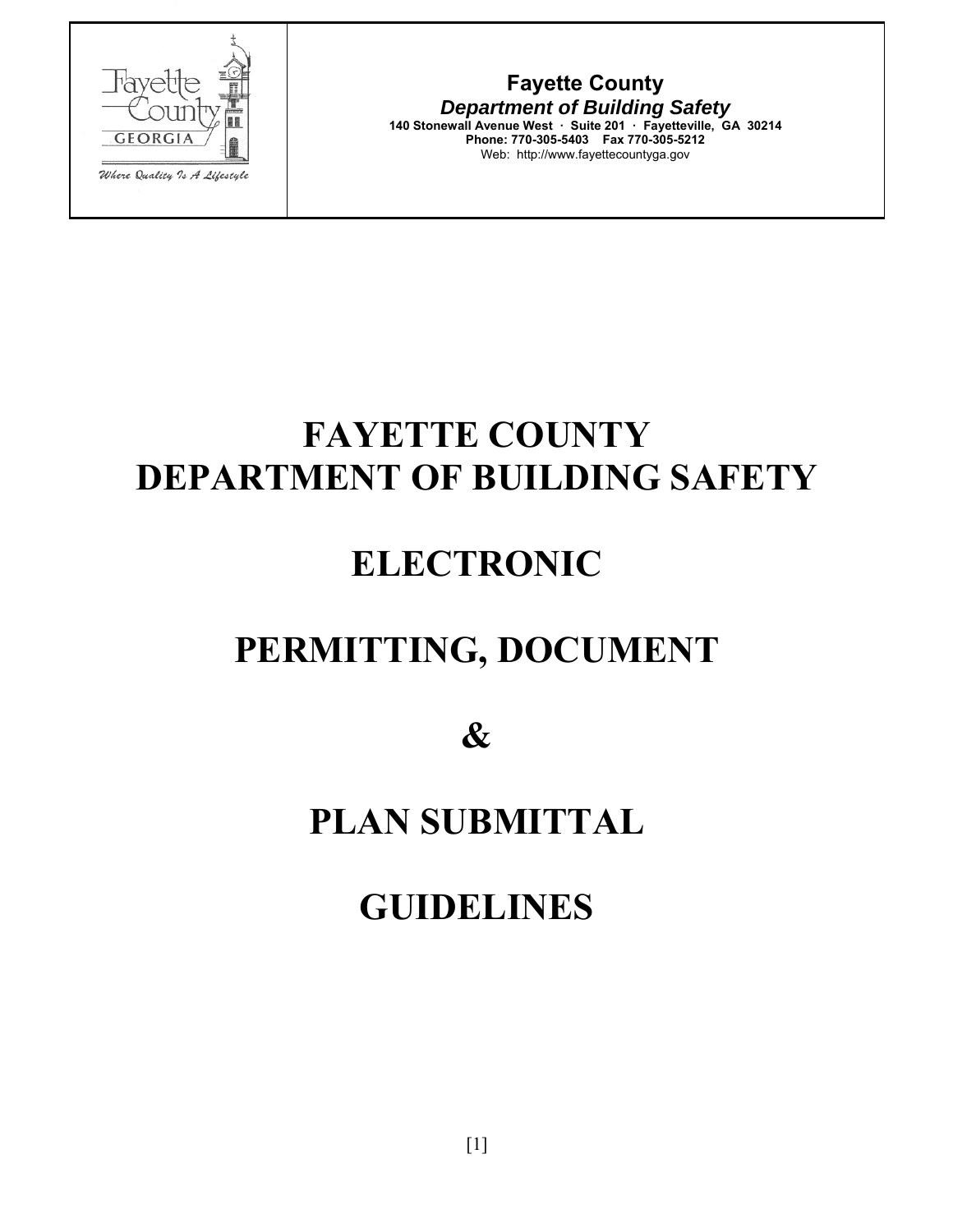## **Table of Contents**

| - Plan Requirement Guidelines8<br>-Plan Requirement Guidelines12<br>-Plan Submittal Checklist12 |
|-------------------------------------------------------------------------------------------------|
| Resubmittals-Plan Resubmittal Guidelines17                                                      |
|                                                                                                 |
|                                                                                                 |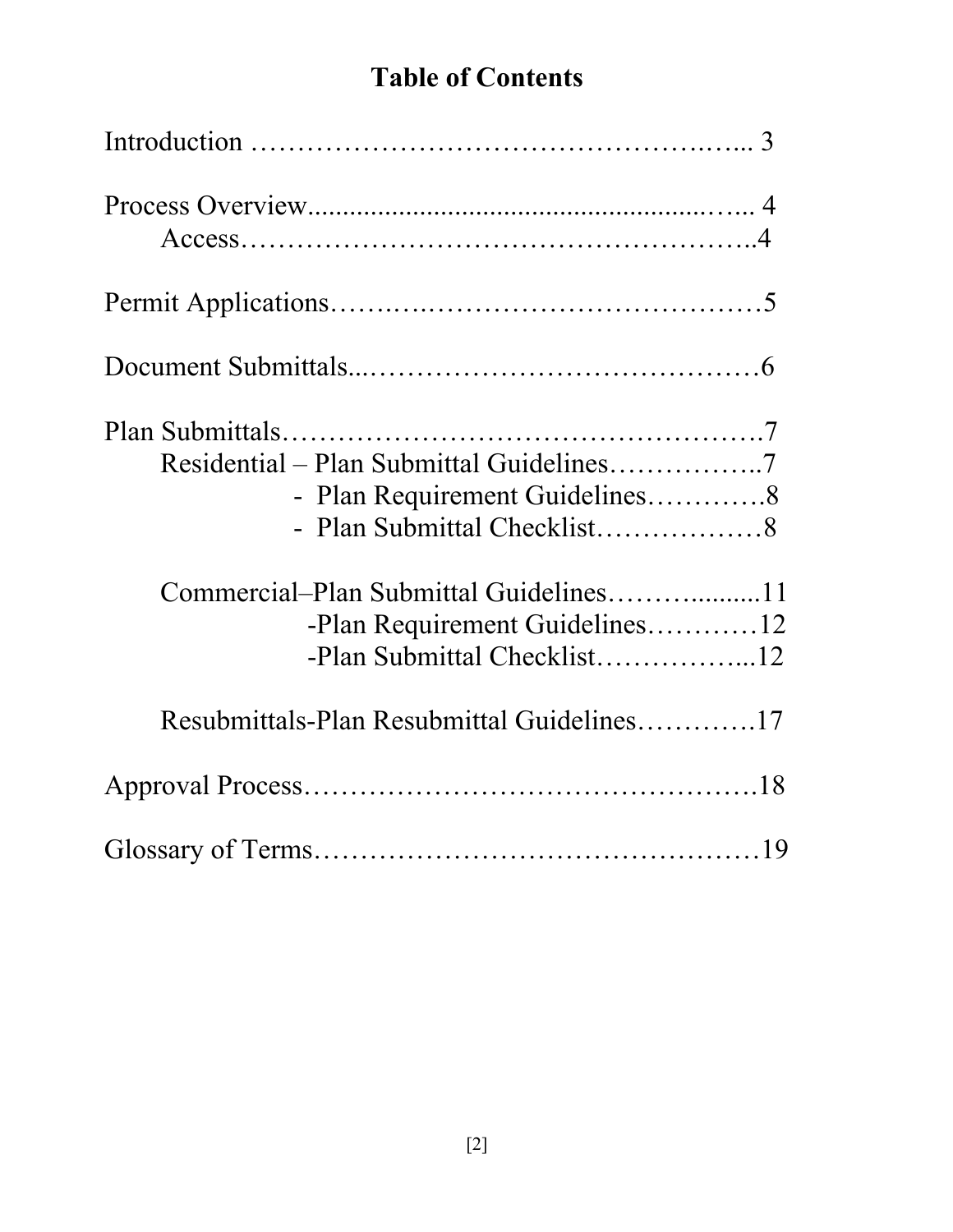## **INTRODUCTION**

**----** 

In our continuing effort to improve Customer Service and enhance the Permitting experience; Fayette County Department of Building Safety along with SagesGov Software Systems has implemented a completely paperless online system for submitting all permit applications, associated documentation and building plans. This includes any and all documents currently submit separately with a permit or building plan such as affidavits, water meter receipts, Environmental Health approvals and all revisions to plans or deferred submittal documentation.

Effective with the implementation of this new process we will no longer accept paper permit applications or documentation over the counter in our office or via email. All documentation and submittals will be through the new SagesGov Software.

In addition to providing these enhancements to the Fayette County permit, documentation and building plan submittal process we will begin accepting all Fire Marshal applications, documentation and plans through this online process.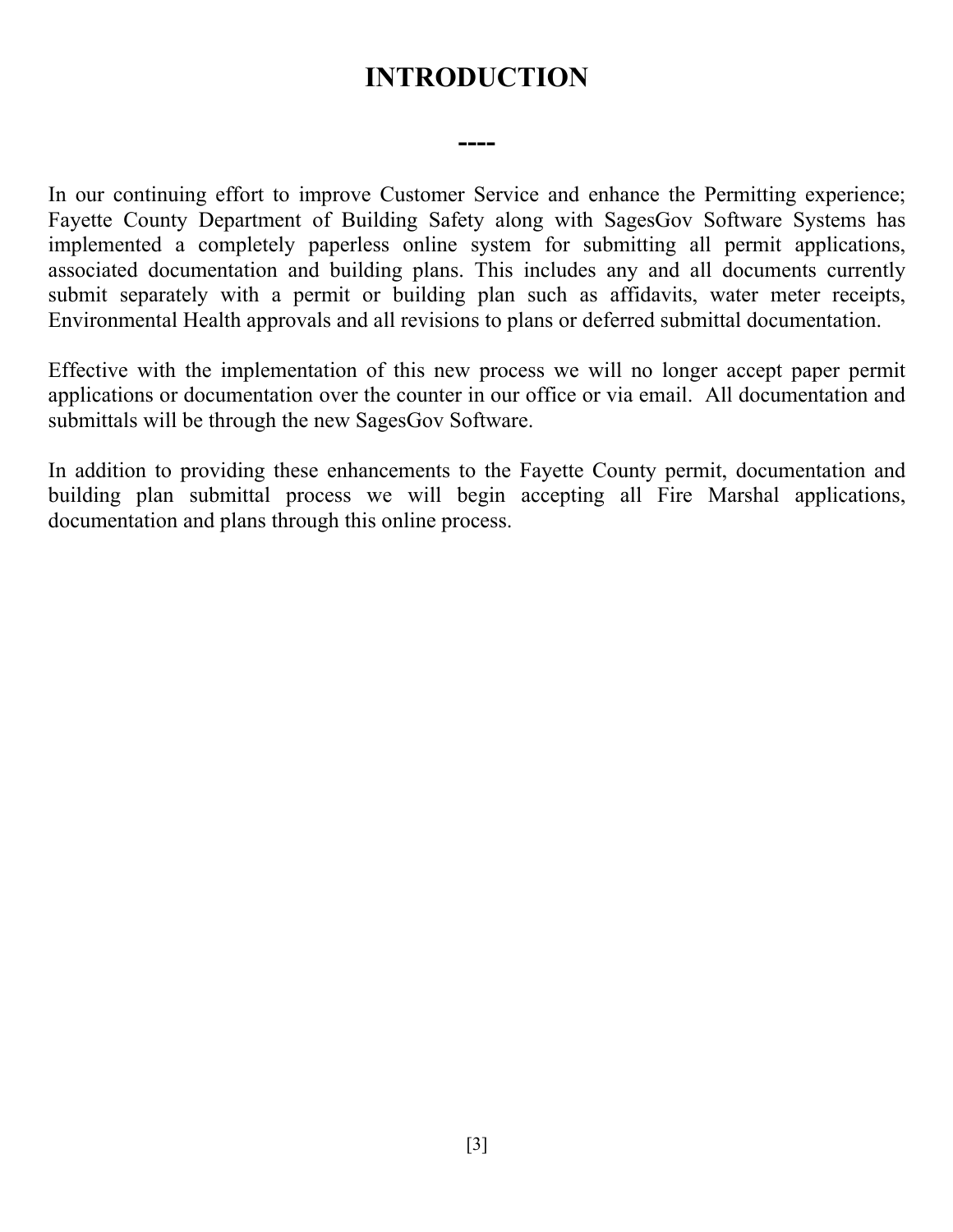### **PROCESS OVERVIEW**

**----** 

#### **ACCESS**

Anyone requiring access to the new system must register for an account by either using the **"Online Application / Plan Review"** link on the left hand side of the Fayette County Department of Building Safety Web page or the **https://www.sagesgov.com/fayettecounty-ga** web address.

Contractors must first register for an account for their company as well as list an account administrator as part of the registration process; once approved they can add additional users under their account. Persons that submit documentation for a contractors company (superintendents, foreman, permit expediters etc.) should be setup under the contractors company by the contractor and **SHOULD NOT** register with a separate account. If for example a permit expediter or foreman registers with a separate account and that account is not registered by the contractor under their account – the separate account holder will not be allowed to submit projects, documentation or plans on the contractors' behalf.

Engineers, Design Professionals etc. may have their own company account in SagesGov and will also be required to be listed under the contractor account as well.

An Owner Builder (Homeowner) on a project will not have anyone that can submit on their behalf and will not have anyone listed under their account.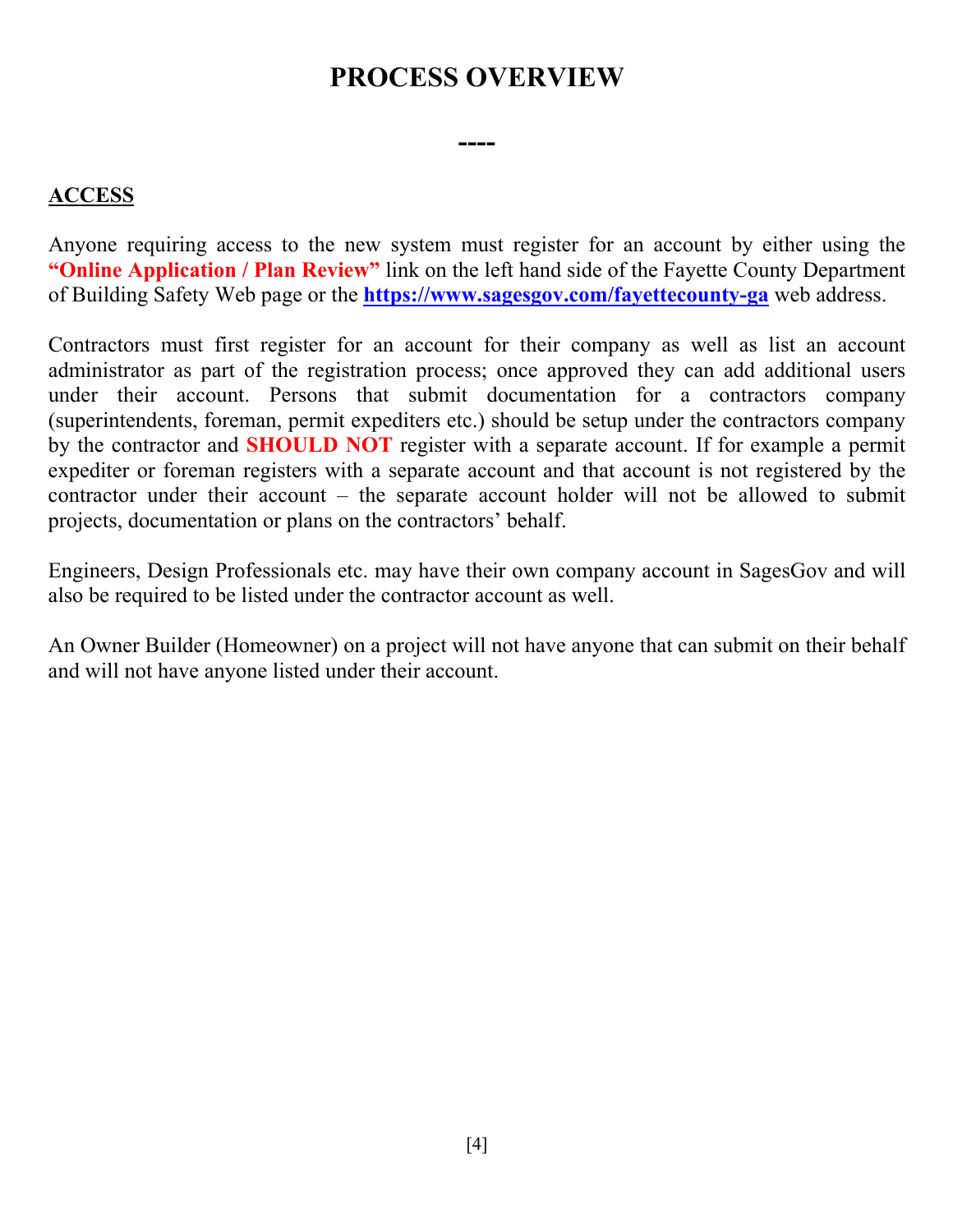## **PERMIT APPLICATIONS**

**----** 

Only one (1) project can be submitted per permit application. All permit applications will be required to be submitted electronically by filling out an online application built into the SagesGov system. The primary application forms are built into the system although occasionally, depending on the type of permit and work class selected, additional secondary applications will be required which may include printing, completing and scanning forms into the system.

The key to the SagesGov built in applications is choosing the correct **Permit Type and Work Class** for your project. These two items set the stage for all other requirements and information needed to complete the application process. If the correct Permit Type or Work Class is not chosen for your project it will not make it beyond the Intake process and will require the correct entries be made and resubmitted.

#### *\*For questions about which Permit Type or Work Class to choose please contact the Department of Building Safety before submitting the project.*

Mandatory fields are required on most online permit applications and must be filled out in order to complete the application submittal process.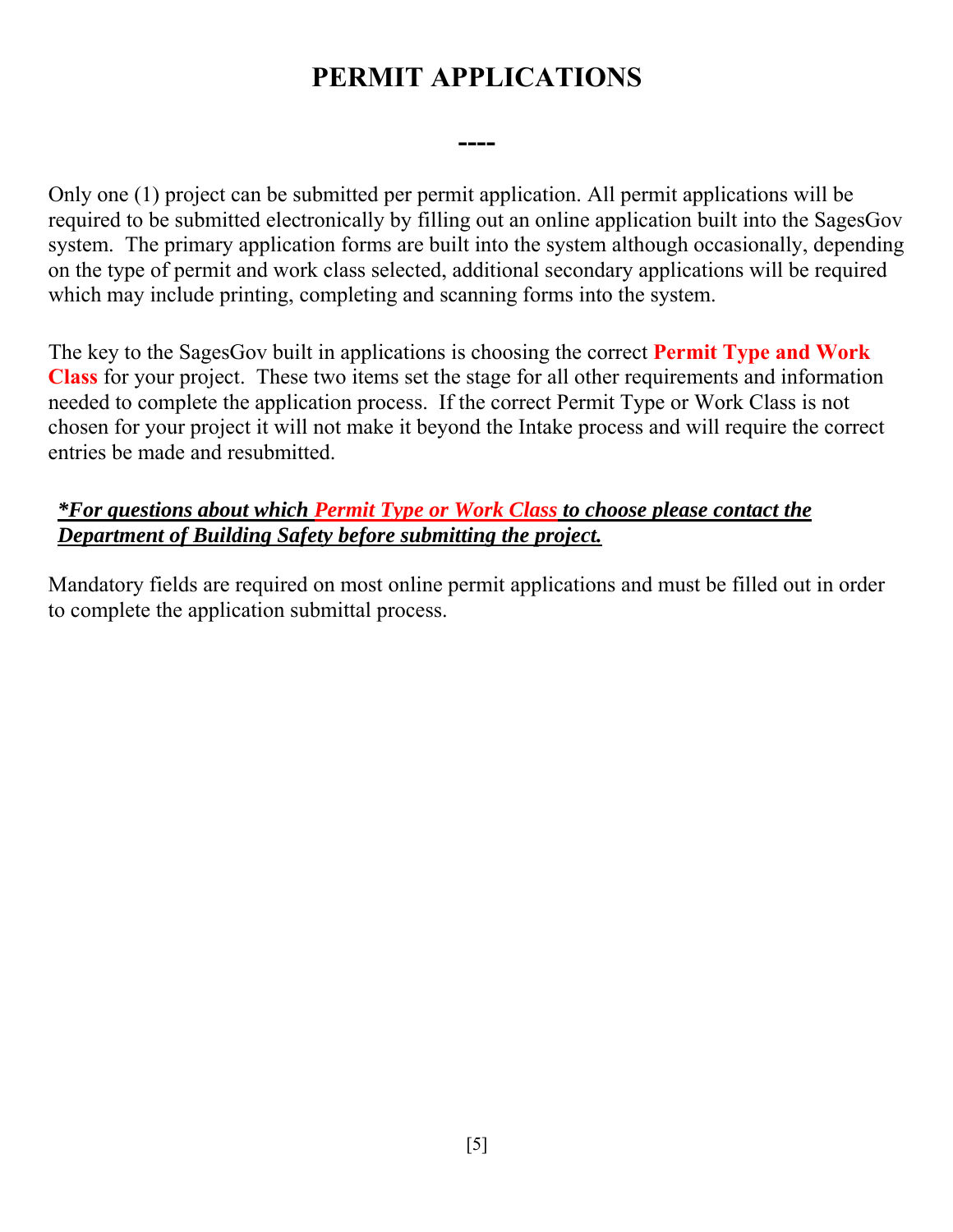## **DOCUMENT SUBMITTALS**

**----** 

All documents (affidavits, ResChecks, Contractors licenses, water meter receipts, Environmental Health approvals etc.) shall be submitted electronically through the SagesGov system. Each form will be required to be uploaded separately. Each document is setup in the system and will require selecting the appropriate file type to upload…i.e. choose the "**Affidavit – Electrical**" file type when uploading the Electrical affidavit.

Document files may be oriented either landscape or portrait view with the top of the page being always at the top of the monitor.

Most documents are required to be uploaded to successfully submit your project for approval. Some documents that require the **customer's full signature and date** will be determined in the permit approval process by the reviewing departments. After all the reviewing departments approve the submittal, the applicant will get an email notification requiring them to print, sign and date the documents and then upload the signed documents into the system. The permitting process is on hold until the signed and dated documents are uploaded into the system. Be sure to choose the correct document that is being uploading otherwise the system will wait until it sees the correct document type.

Various documents, guides and applications are available for review, download or printing from the following link http://www.fayettecountyga.gov/building permits/Sages-Online-Permitting-Documents.htm as well as various links throughout the application process.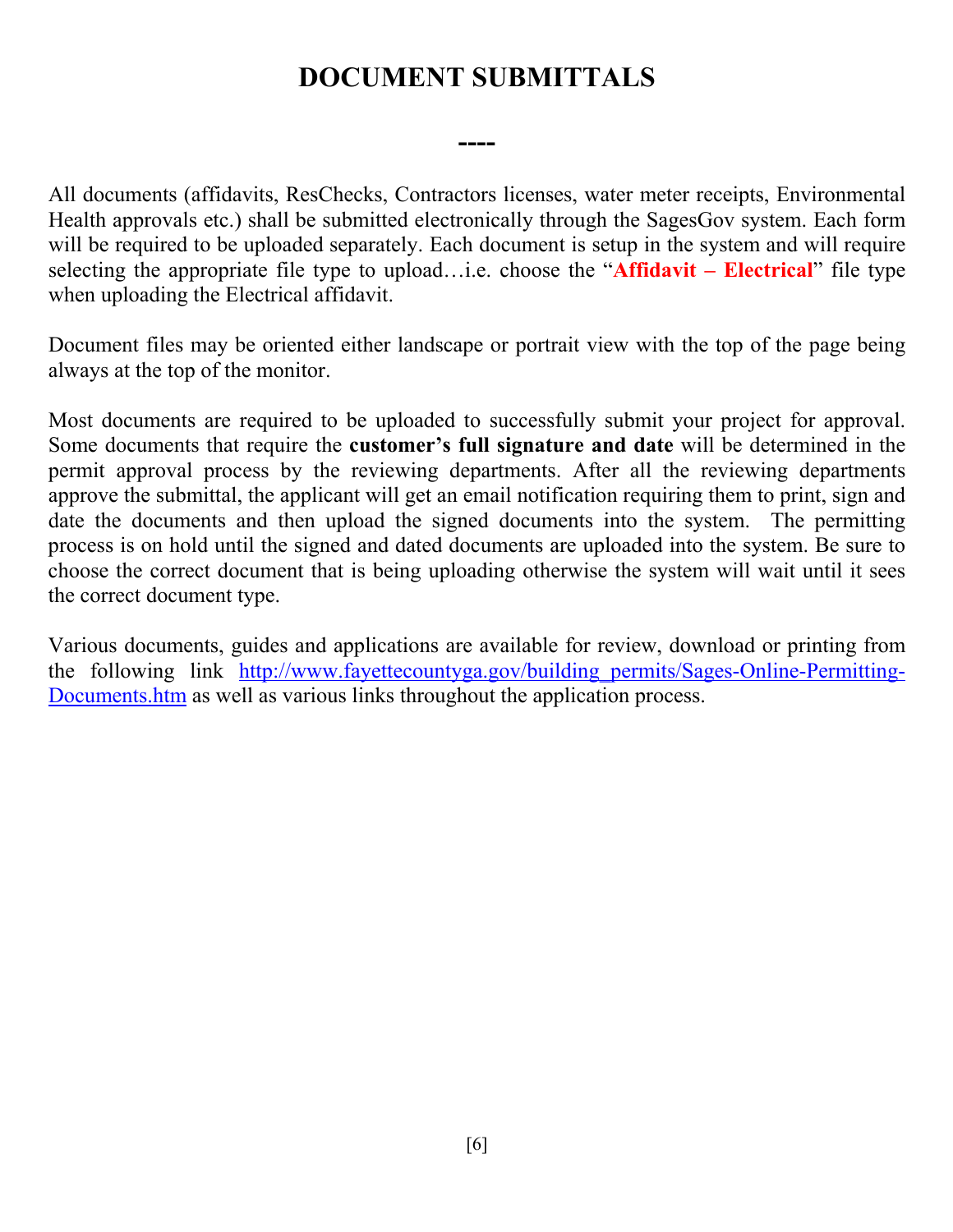## **PLAN SUBMITTALS**

**----** 

#### **RESIDENTIAL PLAN SUBMITTAL GENERAL GUIDELINES**

- All construction plan files shall be created from vector based files to achieve the highest quality PDF with a minimum 300 dpi drawing. Construction plans shall be uploaded as a single combined multipage file. This will require that all architectural, structural, framing, electrical, plumbing, mechanical etc. pages be contained within this file.
- **Secure PDF files will not be accepted.**
- **Only one (1) building plan file will be allowed by the system to be uploaded.**
- Plans shall be set to landscape view mode and oriented with each pages North always at the top of the monitor.
- Plans shall be printed in black and white and not use any other colors for plans, drawings or notations and shall not be "shaded" or use different colored layers.
- Digitally submitted plans must be legible. Plans shall be generated to scale with the same Architectural scale used on each page.
- Leave a space  $2" X 4"$  at the lower right side of each page for the Permits & Inspections Approval Stamp. This space must be in the same location on each page.
- Upon successful completion of the plan review process, the plans examiner will "stamp" the file electronically. This will create an image on each sheet of the plans that indicates the plans have been reviewed for compliance. These plans will be saved as a read-only and set to print with the stamp. *It is the builders responsibility to print the approved plans, documents and any other required materials to be available on the project job site for inspections. Plans should be printed on a minimum of 11"x 17"paper or larger; whichever is most legible for construction and inspection reviewing.*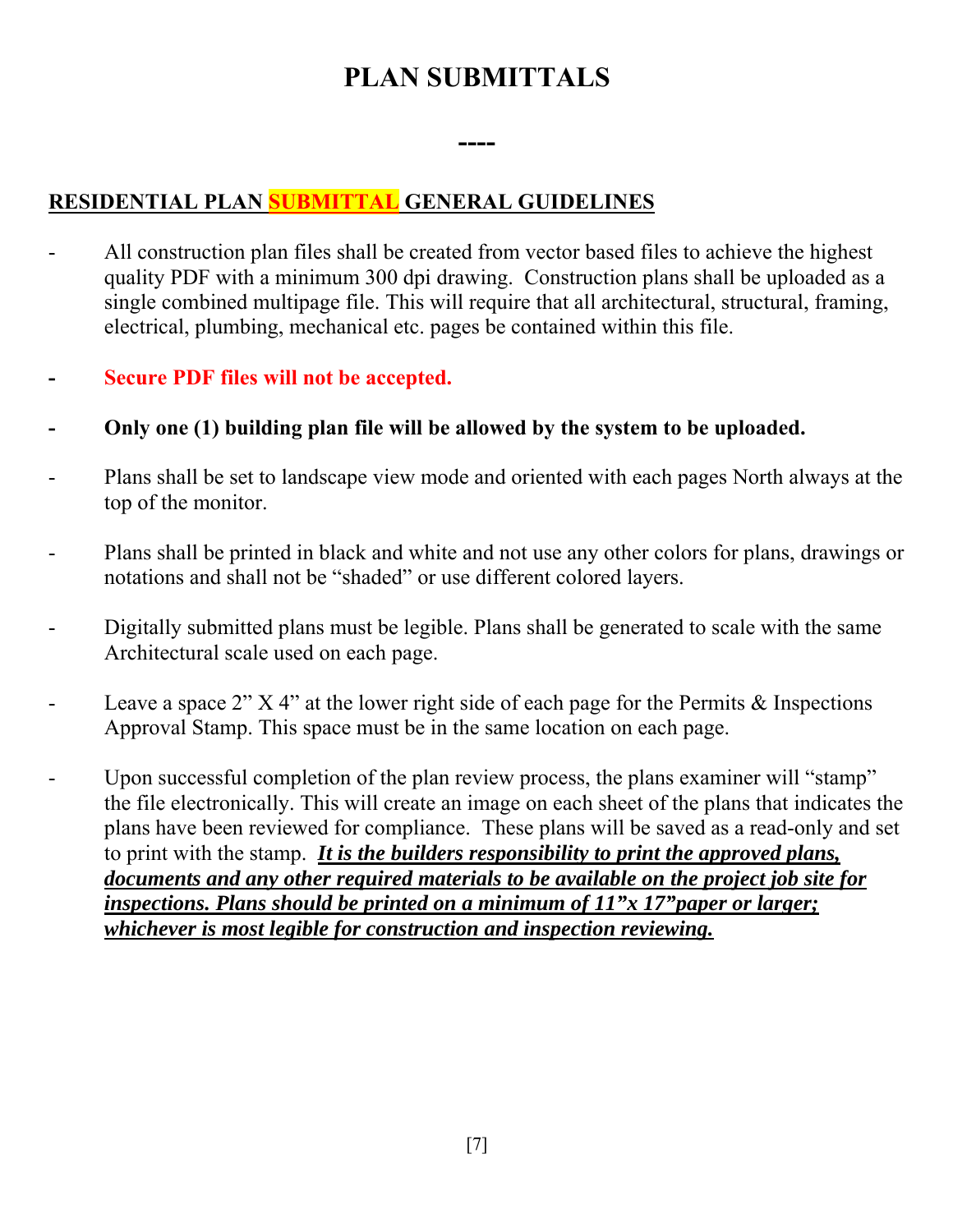#### **RESIDENTIAL PLAN REQUIREMENT GUIDELINES**

#### *\* For questions about the Residential plan submission process please contact the Department of Building Safety.*

#### **RESIDENTIAL PLAN SUBMITTAL CHECKLIST**

For residential structures, 1 and 2 family, Group R, Division 3 Occupancies

#### **Minimum Standards for Building Plans**

Plans, specifications and calculations submitted to the Building Official must be of sufficient nature to clearly show the project in its entirety with emphasis on the following:

- 1. Structural Integrity
- 2. Safety
- 3. Residential Building Code Compliance
- 5. Energy Compliance
- 6. Completeness

The minimum required drawings will depend greatly upon the size, nature and complexity of the project. However, the following is the minimum recommended standard required before the Building Official shall begin the plan review process. Smaller or less complex projects such as small additions, remodels or standalones may not require all of the following components for plan submittal and / or for a permit.

#### **General Requirements**

Plans, calculations and accompanying documents must be presented in a clear, legible and organized manner conducive for plan review. Where several sheets are submitted, they should be numbered and a Table of Contents provided for reference. All plans, specifications and calculations prepared by a licensed professional shall be wet stamped, signed, and dated.

Plans shall be black on white maximum size of 36" wide x 24" high and contain *no added "changes" in ink or pencil*.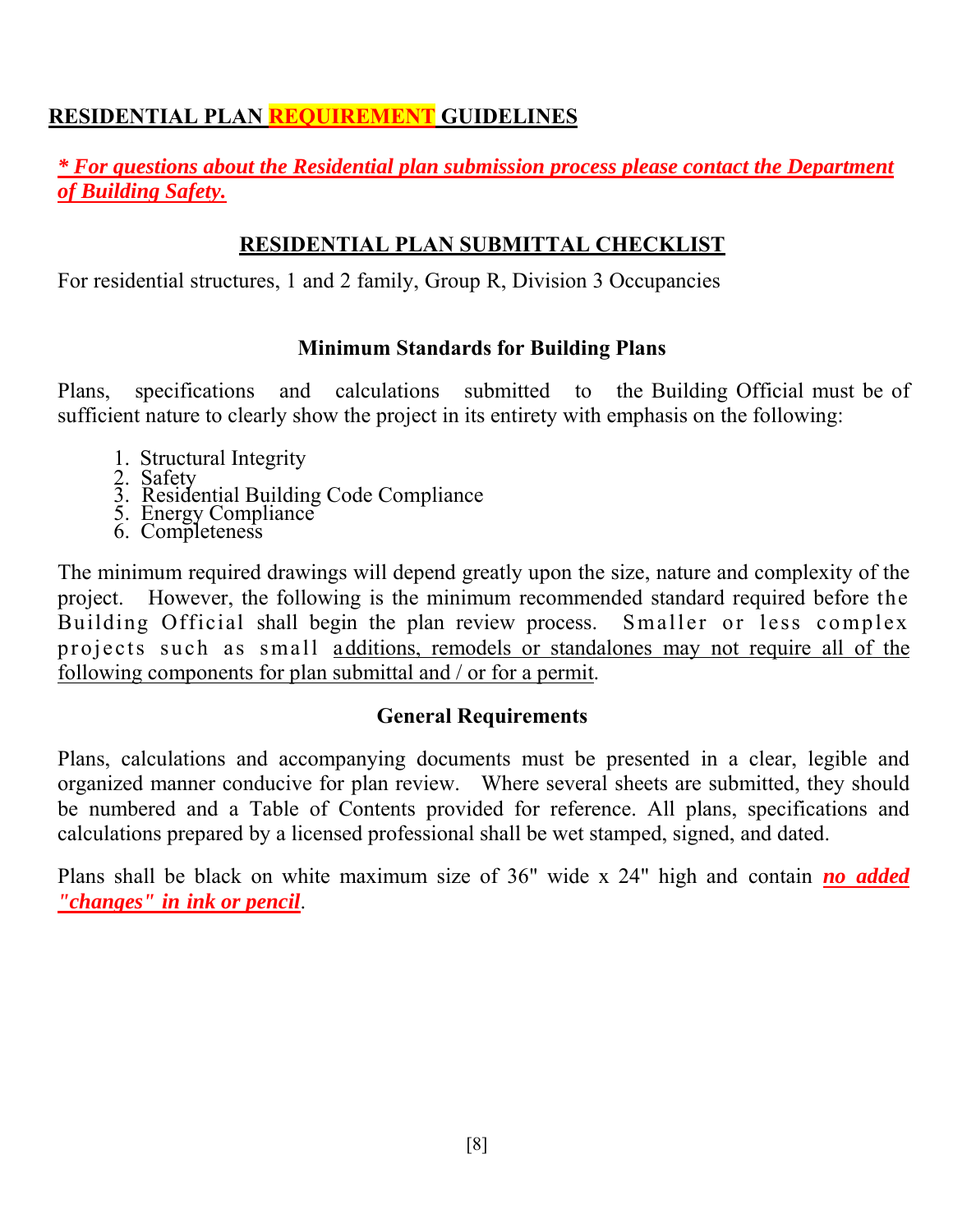Plan submittals shall include, but not necessarily be limited to:

- 1. Site Plan
	- 2. Foundation Plan
	- 3. Floor Plan
	- 4. Floor and Roof Framing Plan
	- 5. Mechanical Systems
	- 6. Elevations
	- 7. Building Sections and Wall Sections
	- 8. Manufacturers product listing data for specialty materials and equipment.
	- 9. Retaining Walls
	- 10. Architectural Details
- 1. Site Plan:

Reflect proposed new structure, any existing buildings or structures, all property lines with dimensions and all streets, easements and setbacks and the North arrow.

2. Foundation Plan:

Reflect all foundations and footings. Indicate size, location, thickness, material and reinforcing. If bad soil is anticipated, provide a soils report for the proposed site. Foundation depth to be a minimum of 12" below finished grade.

3. Floor Plan:

Reflect all floors including basements, all rooms labeled with their use, overall dimensions and locations of all structural elements. Indicate permanent equipment and openings, all doors and windows and door and window schedules. Indicate all fire assemblies, occupancy separations, fire and draft stops. Show location of furnaces, water heaters and electrical panels.

4. Floor and Roof Framing Plans:

Reflect all structural members, their size, type, grade and o.c. spacing for floors and roofs. Indicate roof pitch on plans. If pre-engineered trusses are to be used, calculations must be submitted with each set of plans to include a truss layout and to indicate their placement locations.

5. Mechanical, Electrical and Plumbing System:

Provide location of all mechanical and plumbing equipment including fuel type (electrical, natural gas, geothermal etc.). Indicate location of all electrical panels and equipment.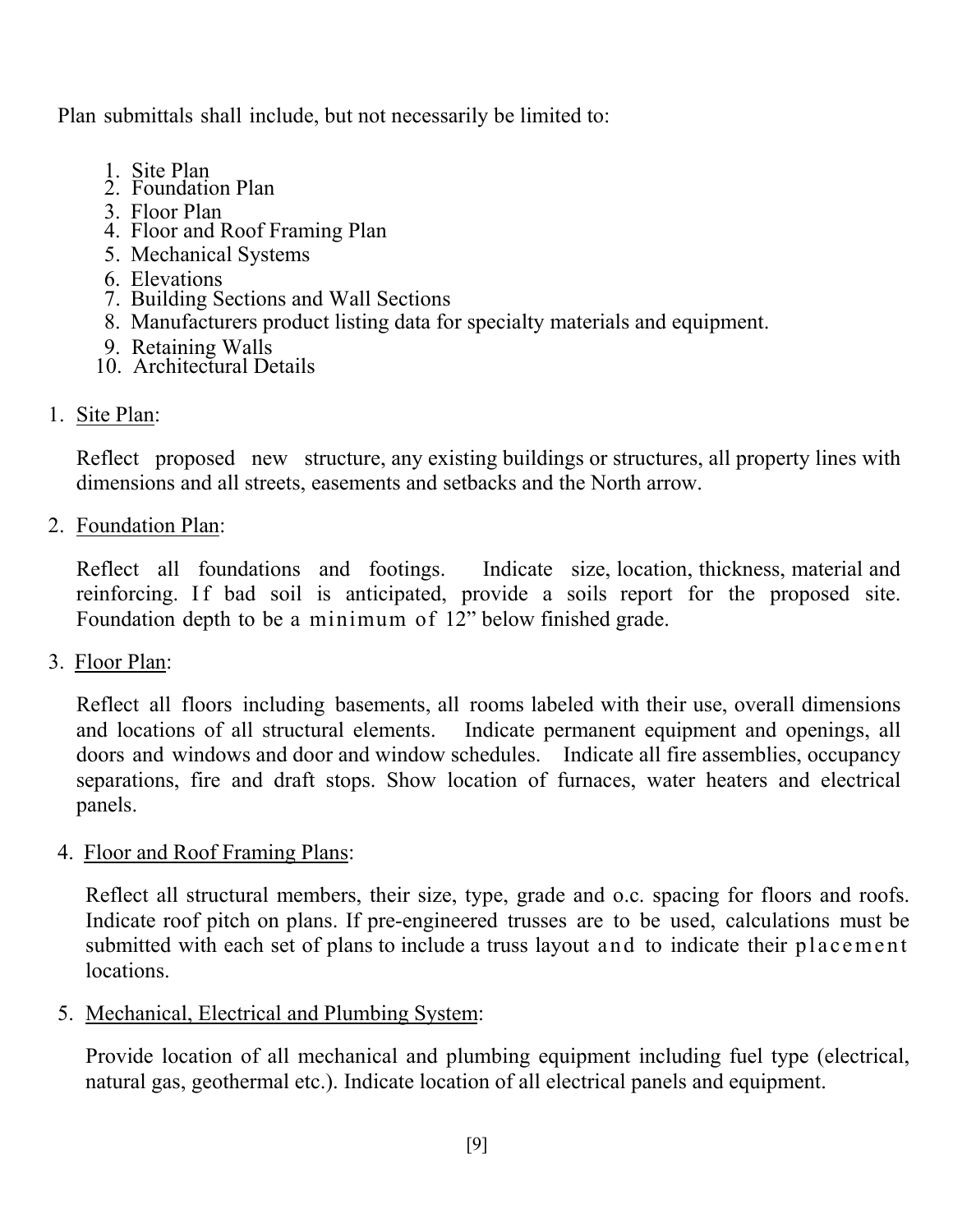#### 6. Elevations:

Reflect all views. elevations, vertical dimensions and heights. Indicate all openings and identify all materials. All elevations to be to scale.

#### 7. Building Sections and Wall Sections:

Indicate on plans as many sections to the structure as may be necessary to properly identify the structure. Some structures require more than one section. Identify footings, their sizes, and all reinforcement in the footing, insulation on the stem walls or floors, and footings distances below grade. Reflect floor joist, mud sills, girders, studs, posts, and pier locations.

Reflect wall construction, siding and interior walls, either bearing or nonbearing. Include framing details, top and bottom plates, blocking, rim joist, ceiling joist, roof rafters, or trusses. Indicate roof covering, floor and roof insulation, roof sheeting and roof pitch and overhangs.

R e f l e c t attached decks, posts, piers and anchoring methods. Indicate lumber sizes, species, and spans of the materials used.

#### 8. Manufactures product listing data for specialty materials and equipment:

Where materials or equipment of a specialty nature will be used, valid research reports from a recognized listing agency (ICC, UL, AGA, etc.) should be provided addressing their code equivalency. Alternative materials, designs or methods of construction not specifically prescribed by the applicable code may require pre- approval from the Building Official.

9. Retaining Walls

All retaining walls should be reflected on plans including lengths, heights and elevations.

10. Architectural Details

Include on the plans any Architectural details as required to outline the building components and / or as necessary to satisfy Zoning Requirements.

#### *\*\*This information is not to be construed as a final and/or complete list of requirements, but as a preliminary checklist for submittal of plans. \*\**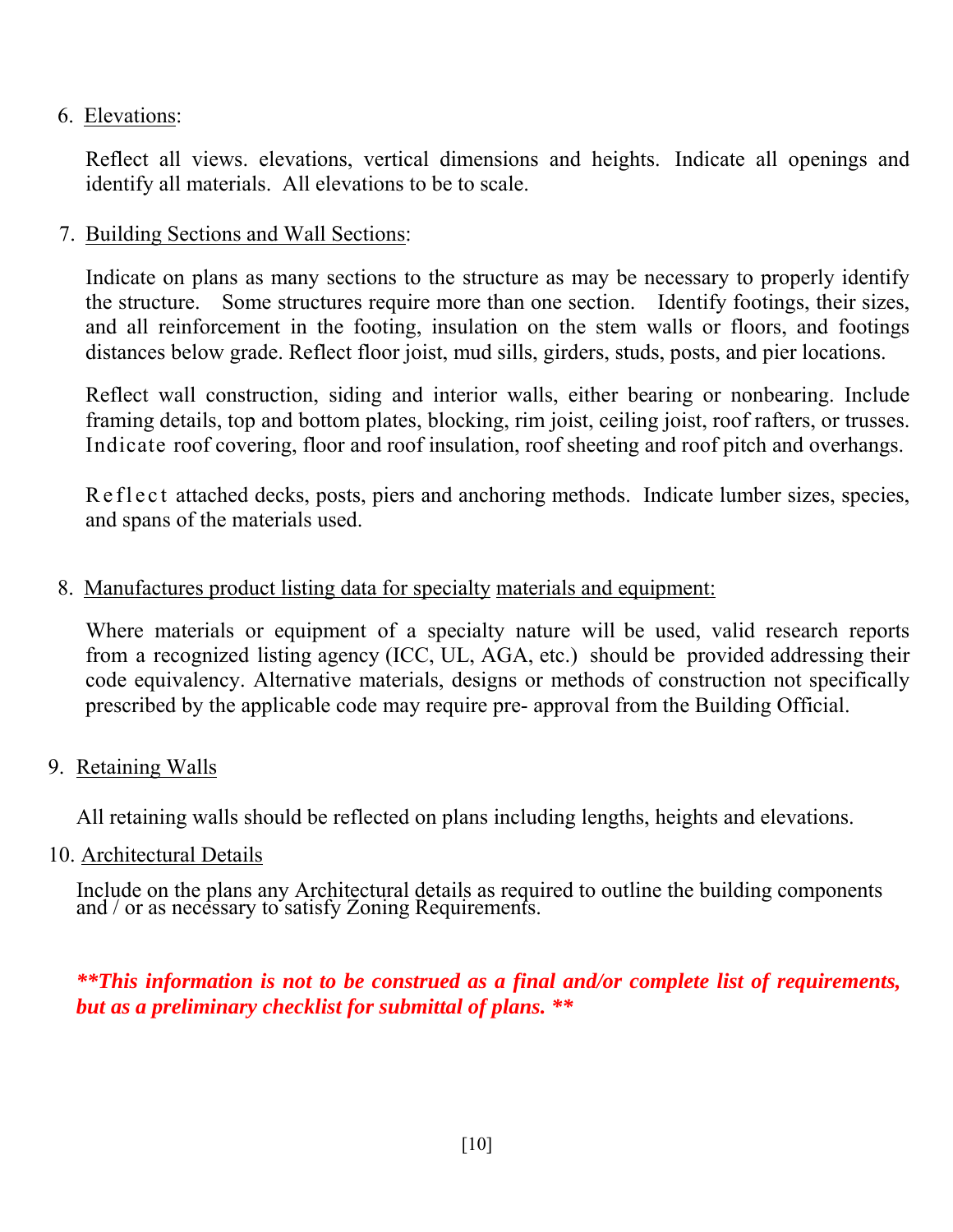### **COMMERCIAL PLAN SUBMITTAL GENERAL GUIDELINES**

All construction plan files shall be created from vector based files to achieve the highest quality PDF with a minimum 300 dpi drawing. Construction plans shall be uploaded as a single combined multipage file. This will require that all architectural, structural, framing, electrical, plumbing, mechanical etc. pages be contained within this file.

#### - **Secure PDF files will not be accepted.**

- Ensure pages display at the correct orientation and do not require rotation.
- The cover sheet for the construction plans shall be indexed to correspond with the order of all pages submitted.
- If bookmarks are used, they shall clearly identify each sheet in the file. Bookmarks shall have the same name as the cover sheet index.
- All submitted plans must contain an electronic stamp and signature for the architect and / or engineer.
- **Only one (1) building plan file will be allowed by the system to be uploaded.**
- If a project manual is part of submission, submit that pdf file separately under the **Project Manual upload.**
- Plans shall be set to landscape view mode and oriented with each pages North always at the top of the monitor.
- Plans shall be printed in black and white and not use any other colors for plans, drawings or notations and shall not be "shaded" or use different colored layers.
- Digitally submitted plans must be legible. Plans shall be generated to scale with the same Architectural scale used on each page.
- Leave a space  $2''$  X 4" at the lower right side of each page for the Permits & Inspections Approval Stamp. This space must be in the same location on each page.
- Upon successful completion of the plan review process, the plans examiner will "stamp" the file electronically. This will create an image on each sheet of the plans that indicates the plans have been reviewed for compliance. These plans will be saved as a read-only and set to print with the stamp. *It is the builders responsibility to print the approved plans, documents and any other required materials to be available on the project job site for inspections. Plans should be printed on a minimum of 11"x 17"paper or larger; whichever is most legible for construction and inspection reviewing.*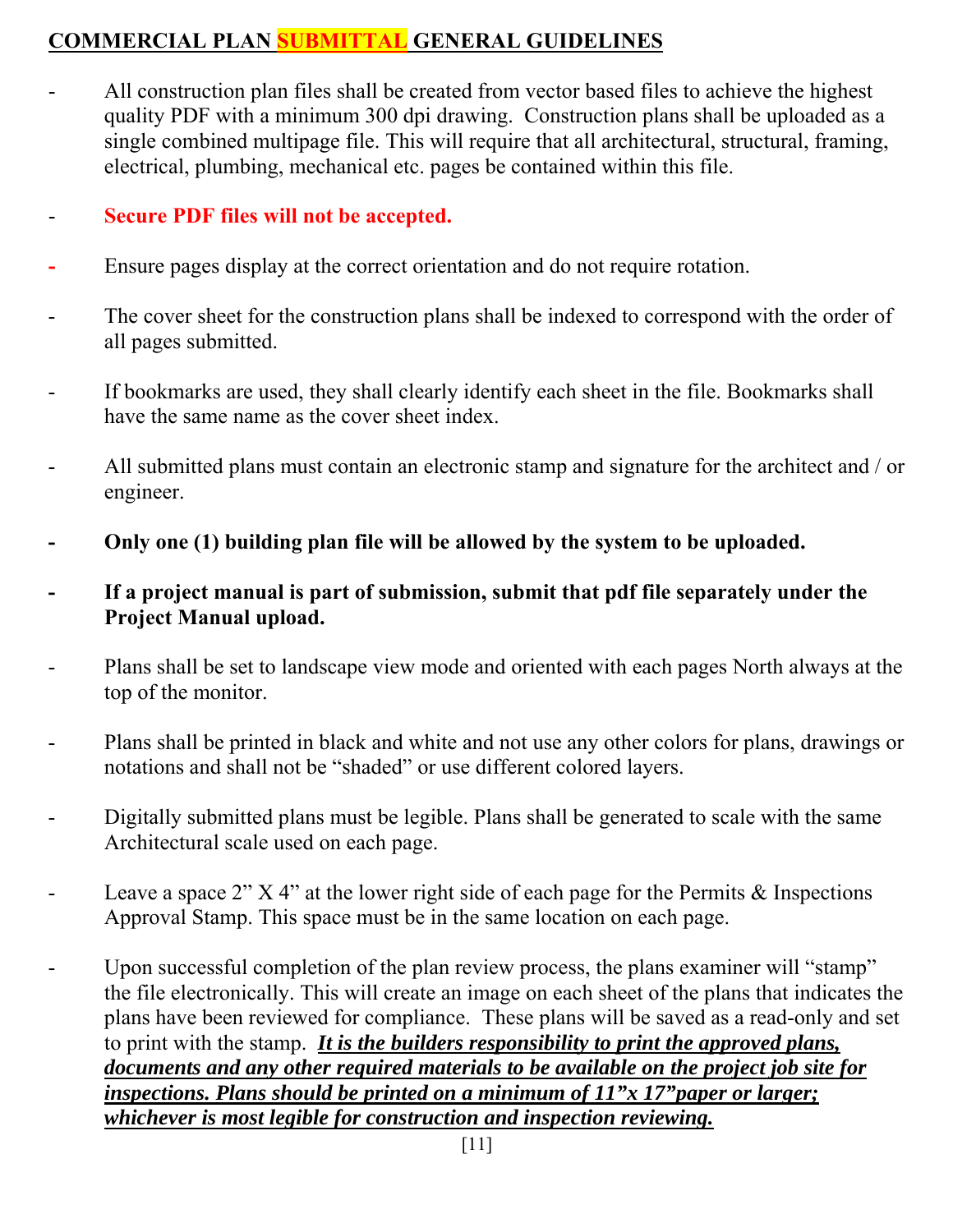#### **COMMERCIAL PLAN REQUIREMENT GUIDELINES**

*\* For questions about the Commercial plan submission process please contact the Department of Building Safety.* 

#### **COMMERCIAL PLAN SUBMITTAL CHECKLIST**

(For commercial structures, such as Groups A, B, E, F, H, I, M, large Group R and S occupancies.

#### **Minimum Standards for Building Plans**

Plans, specifications and calculations submitted to the Building Official must be of sufficient nature to clearly show the project in its entirety with emphasis on the following:

- 1. Structural Integrity
- 2. Life Safety Assurance
- 3. Architectural Compliance
- 4. Building Code Compliance
- 5. Energy Code Compliance
- 6. Completeness

The minimum required drawings will depend greatly upon the size, nature and complexity of the project. However, the following is the minimum recommended standard required before the Building Official shall begin the plan review process. Smaller or less complex projects such as small Additions, Remodels or Standalones may not require all of the following components for plan submittal and / or for a permit.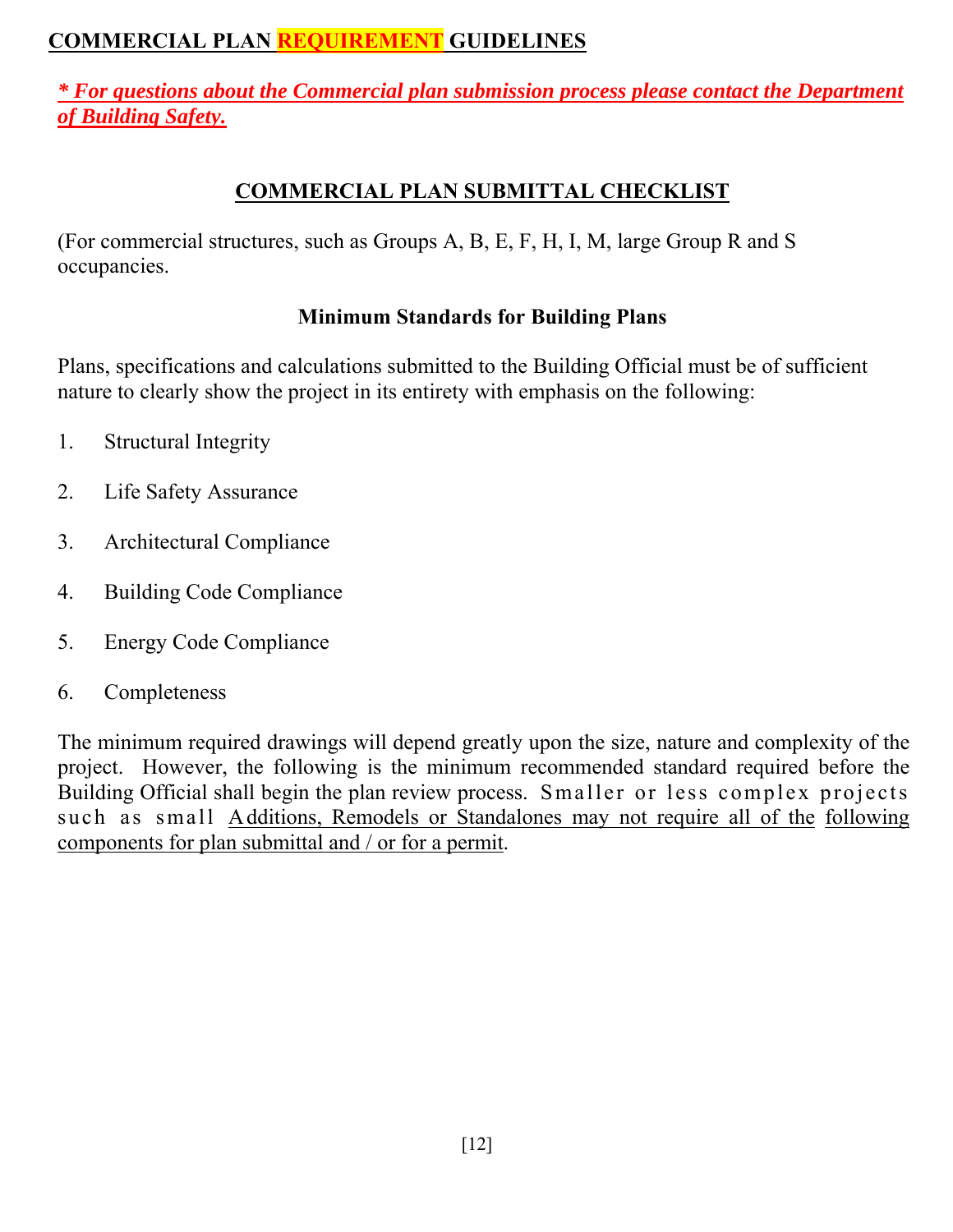#### **General Requirements**

Plans, calculations and accompanying documents must be presented in a clear, legible and organized manner conducive for plan review. Plans shall be numbered and a Table of Contents provided for reference with only the plan sheets listed. No applications, plans or documents will be accepted by mail. All plans, specifications and calculations prepared by a licensed professional shall be sealed, signed and dated. Plans shall be in black on white format, maximum size of 36" in length, 30" in height and contain *no added "changes" in red or green ink, nor pencil*. If pre-engineered trusses are to be used, engineering calculations must be included with each set of plans when submitted. Energy code compliance calculations must be included with each set of plans. All handicap compliance details shall be included on the plans.

Plan submittals shall include, but not necessarily be limited to:

- 1. Cover Sheet
	- a. Project identification.
	- b. Project address and a location map.
	- c. All design professionals shall be identified.
	- d. The principal design professional (that is the professional who is responsible for project coordination) shall be identified. All communications shall be directed through this individual.
	- e. Design Criteria List:
		- (1) Occupancy group / classification
		- (2) Occupant Loads
		- (3) Type of construction
		- (4) Location of property and location on property
		- (5) Seismic zone
		- (6) Square footage / Allowable area
		- (7) Fire sprinklers
		- (8) Height and number of stories
		- (9) Occupant load
		- (10) Land use zone
		- (11) Flood Zone

#### 2. Site Plan:

Reflect proposed new structure and any existing buildings, or structures, all property lines with dimensions, all streets, easements and setbacks. Indicate all water, sewer, gas, storm drain, and electrical points of connection, proposed service routes and existing utilities on the site. Indicate all required parking, drainage and grading information (with reference to finished floor and adjacent streets and include the North arrow.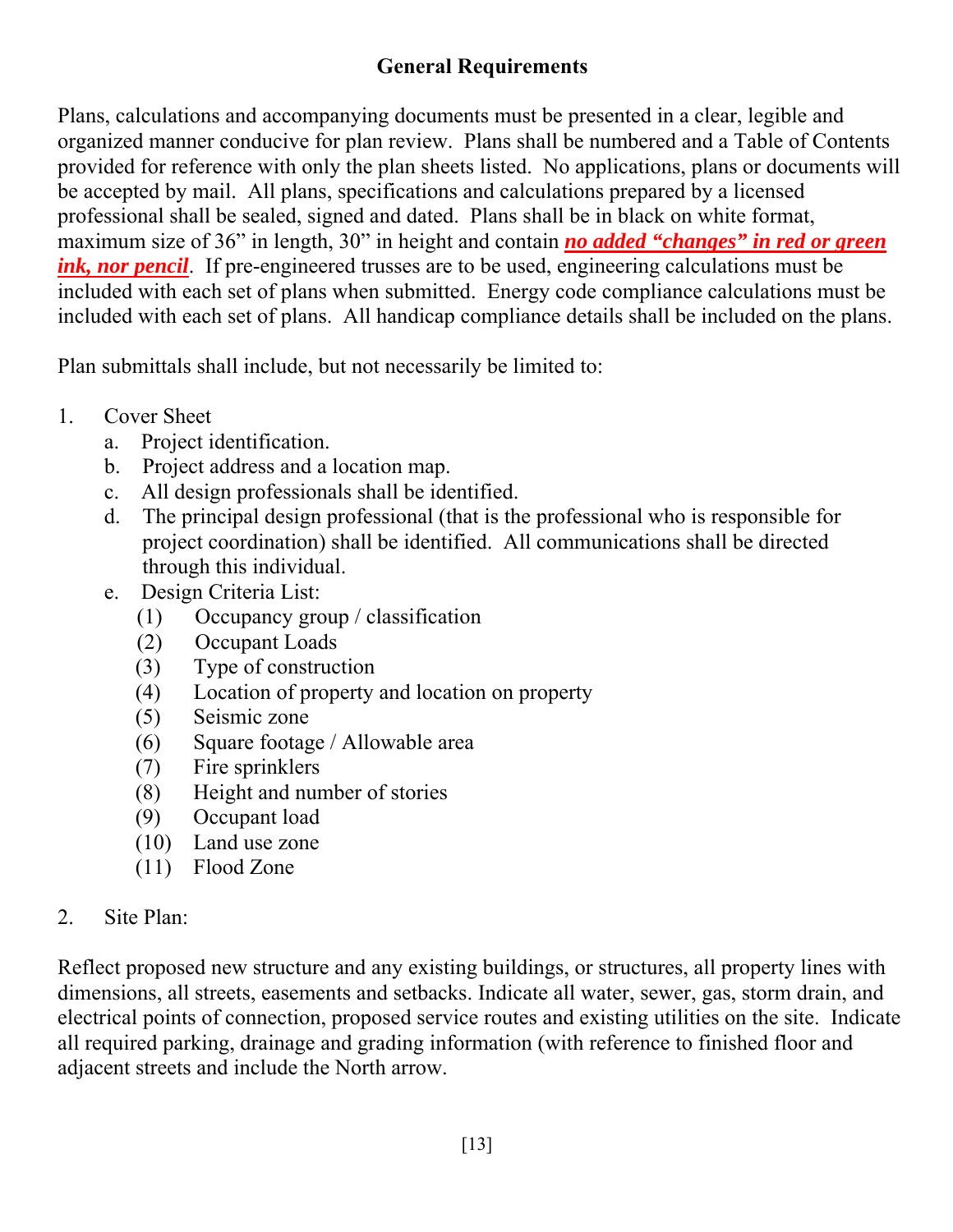#### 3. Architectural Details

Include on the plans any Architectural details as required to outline the building components and / or as necessary to satisfy Zoning Requirements.

4. Foundation Plan:

Reflect all foundations and footings. Indicate size, locations, thicknesses, materials and strengths and reinforcing. Include all embedded anchoring such as anchor bolts, hold-downs, post bases, etc. Provide soils report for the proposed structure at that site.

5. Floor Plan:

Reflect all floors including basements, all rooms labeled with their use, overall dimensions and locations of all structural elements. Indicate permanent equipment and opening, all doors and windows and door and window schedules. Indicate all fire assemblies, occupancy separations, fire and draft stops. Show location of furnaces, water heaters and electrical panels.

6. Framing Plans and Roof Framing Plans:

Reflect all structural members, their size, type, grade and o.c. spacing for floors and roofs. Indicate roof pitch on plans. If pre-engineered trusses are to be used, calculations must be submitted to include truss layout to and indicate their placement locations.

7. Exterior Elevations:

Reflect all views, elevations, vertical dimensions and heights. Indicate all openings and identify all materials. All elevations must be to scale.

8. Building Sections and Wall Sections:

Indicate on plans as many sections to the structure as may be necessary to properly identify the structure. Some structures require more than one section. Identify footings, their sizes, all reinforcement in the footing, insulation on the stem walls or floors, and footings distances below grade. Reflect floor joist, mud sills, girders, studs, posts, and pier locations.

Reflect wall construction, siding and interior walls, either bearing or nonbearing. Include framing details, top and bottom plates, blocking, rim joist, ceiling joist, roof rafters, or trusses. Indicate roof covering, floor and roof insulation, roof sheeting and roof pitch and overhangs.

R e fl e c t attached decks, posts, piers and anchoring methods. Indicate lumber sizes, species, and spans of the materials used.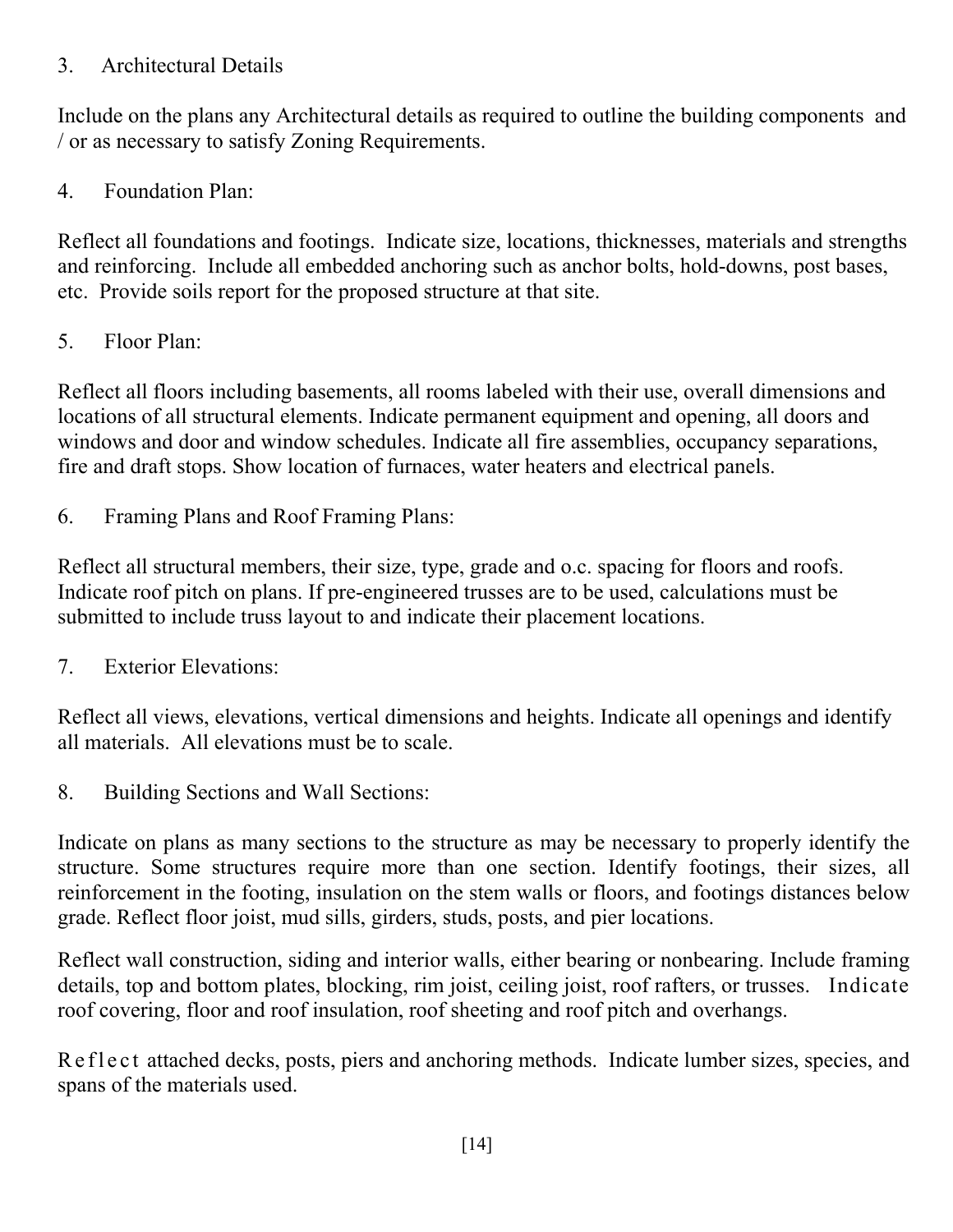#### 9. Mechanical System:

Reflect the entire mechanical system. Include all units, their sizes, mounting details, duct work and duct sizes. Indicate all fire dampers where required. Provide equipment schedules. Submit energy conservation calculations per the International Energy Conservation Code or ASHRAE 90.1 2007. Provide size of equipment based on BTU's and horsepower. Provide structural calculations and details for all mechanical equipment over 100 lbs. operating weight. Indicate if any equipment will be part of a geothermal or solar design. Provide Engineering design and calculations indicating resistance against uplift for all exterior equipment.

10. Plumbing System:

Indicate location of all fixtures, piping, slopes, piping materials and sizes. Show point of connections to utilities, septic tanks, pretreatment sewer systems and water wells. Provide fixture count and indicate if water heaters will be gas or electric. Indicate if any equipment will be part of a geothermal or solar design.

11. Electrical System:

Indicate location of all electrical fixtures (interior, exterior and site), wiring sizes and circuiting, grounding, panel schedules, single line diagrams, load calculations and fixture schedules. Show point of connection to utility. Provide fault current study to include calculating the maximum available fault current for the entire electrical design.

12. Low Voltage:

Provide full low voltage and alarm plan. Reflect all cabling, termination points, exits etc.

13. Retaining Walls and other Structures:

All retaining walls shall be reflected on the plans including the lengths, height and elevations. Include engineering designs and calculations.

All other structures or equipment that are part of the project including generators, garbage bin storage structures etc. shall be part of the submission.

14. Signs:

Signs shall be submitted as a separate permit.

15. Structural Calculations: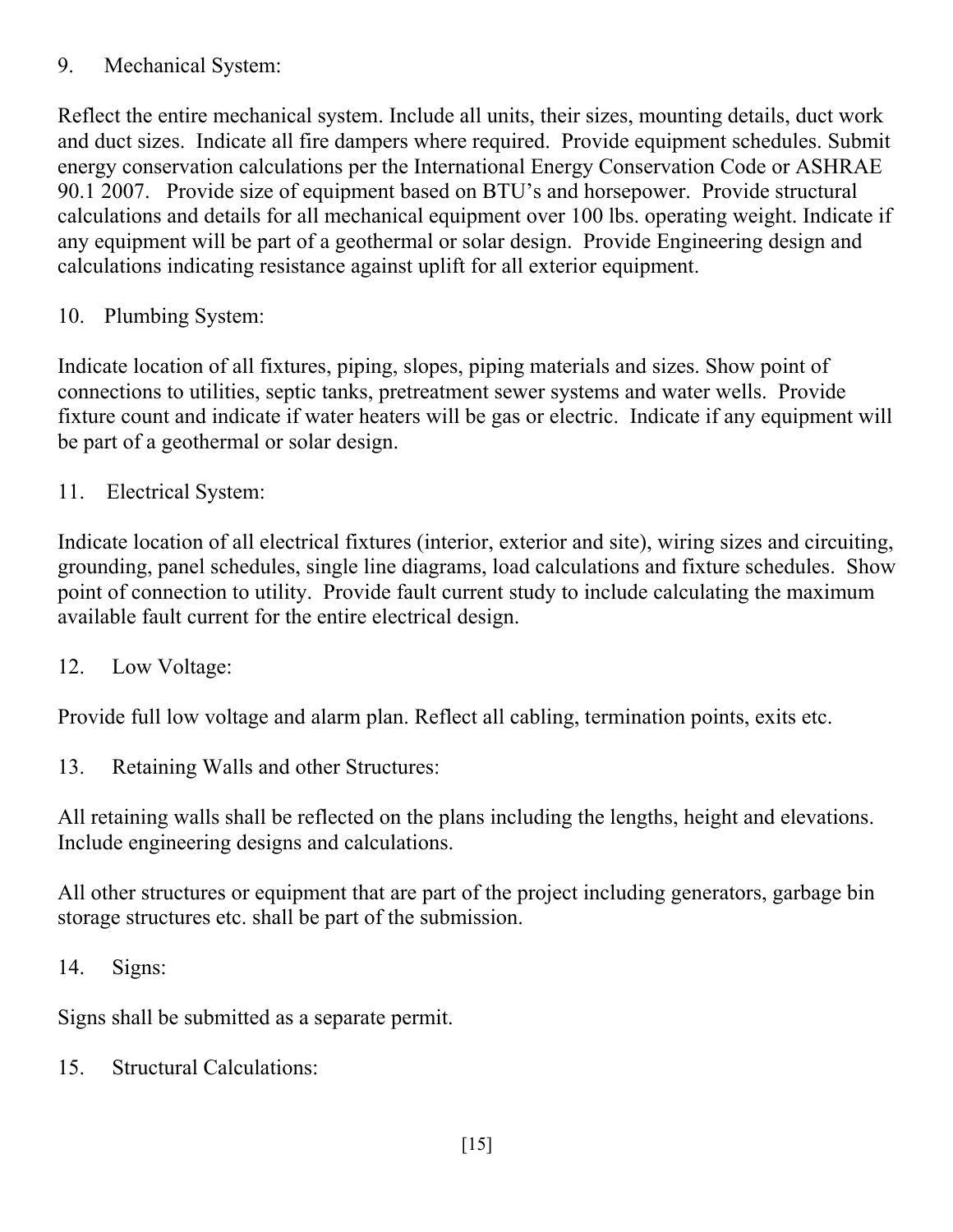Provide structural calculations for the entire structural system of the project, stamped, dated and signed by a Georgia registered architect or engineer.

#### 16. Specifications:

Either on the drawings or in a separate pdf document, further define construction components, covering materials and methods of construction, wall finishes and all pertinent equipment.

17. Addenda and Changes:

It shall be the responsibility of the individual identified on the cover sheet as the principal design professional to notify the Building Official of any and all changes throughout the project and provide revised plans, calculations or other appropriate documents prior to actual construction as a Revision to the permit.

18. Revisions:

For clarity, all revisions shall be identified with a Delta symbol and clouded on the drawings. All revisions shall be inserted in the drawings by the principal design professional by removing the old sheets and replacing them with the new sheets. All plan sheets shall be submitted with the revision. All revisions to plans must be dated, noted and described in the revision block on each drawing.

19. Standards:

It is the responsibility of the principal design professional to verify the work is complete, consistent and competent. If the plans do not meet these criteria, the Building Official may take any of the following actions:

- a. Provide a list of corrections.
- b. Return plans unchecked.

*\*\*This information is not to be construed as a final and/or complete list of requirements, but as a preliminary checklist for submittal of plans. \*\**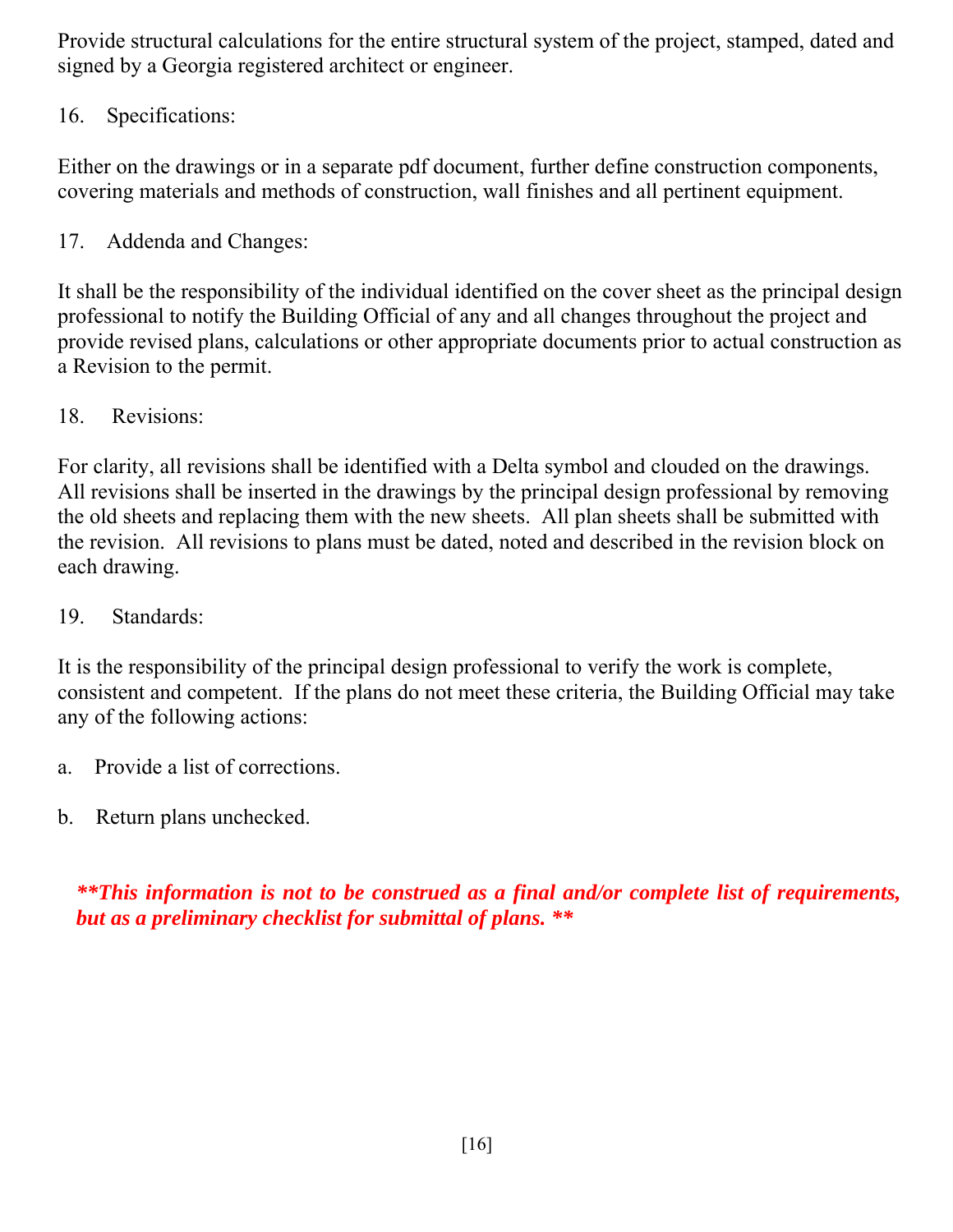#### **PLAN RESUBMITTAL GUIDELINES**

#### *\*If there are any questions about the plan submission process please contact the Department of Building Safety.*

- The Plan Reviewer will return to the applicant any comment and markups necessary to be corrected and resubmitted. These comments or required corrections could come from any Fayette County department reviewing the plans or submittal. When corrections or additional information is required from the different departments, they will work directly with the applicant to resolve the outstanding issues. Example: Only corrections or additional information coming from Department of Building Safety to the applicant should come back to that department.
- Please note that the digital submission process requires submissions to be consistent. Subsequent submissions cannot change in size or scale from the initial drawing and must be submitted in PDF format. The county will not be able to accept subsequent drawings if the scale varies from the initial plan.
- All corrections shall be clouded and identified by number with a triangle. A response letter that clearly identifies how and where the comments have been addressed on the plans shall be included with the resubmitted plans.
- When resubmitting, a complete set of corrected plans and documents including those sheets and documents that were not changed shall be uploaded to SagesGov.
- \*\* If changes need to be made to separately submitted documents only, and not the plans, there is no need to resubmit the plans. Only if pages need to be corrected or added to the building plans drawing file. \*\*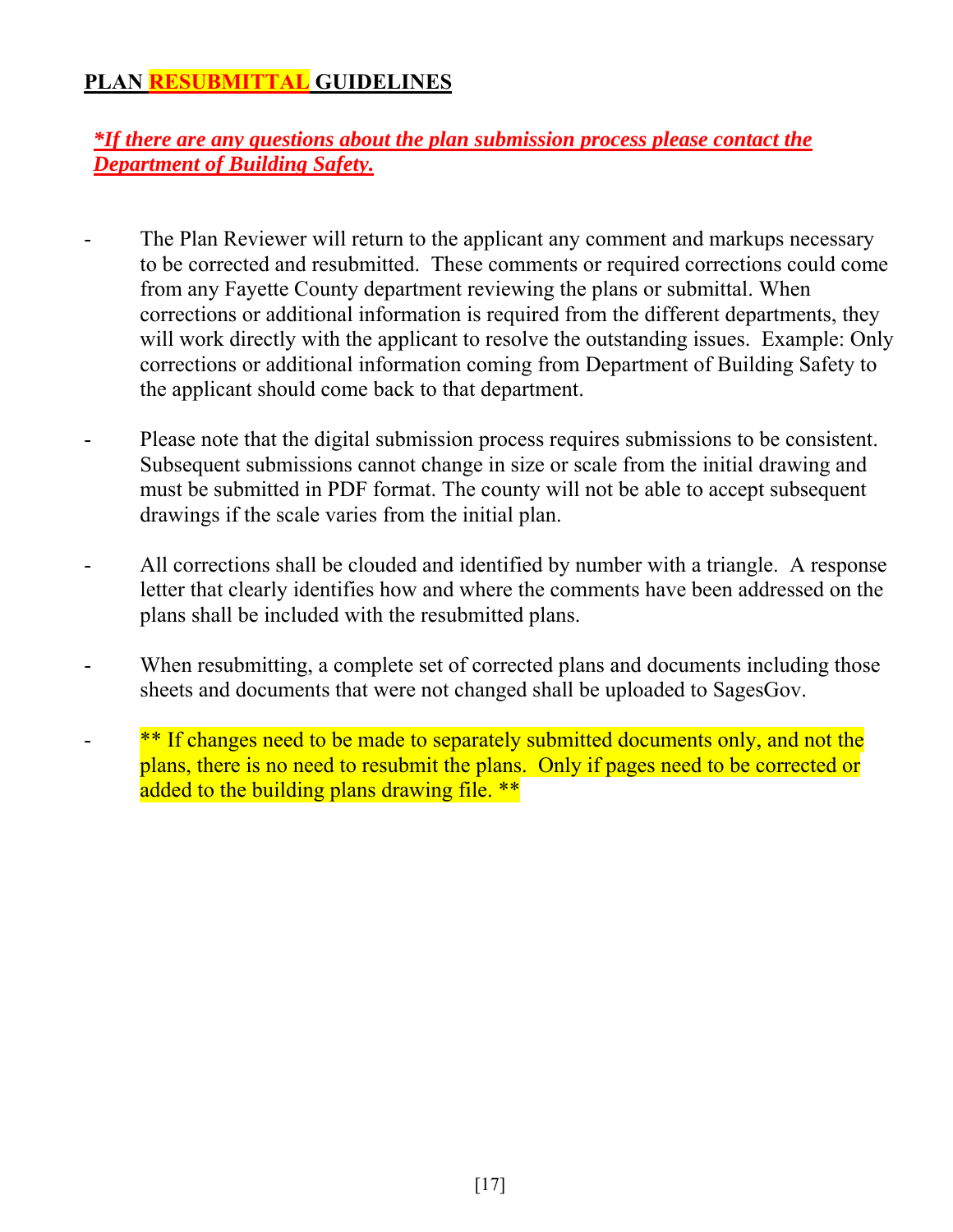### **APPROVAL PROCESS**

**----** 

- After all the project documents have been received and verified correct in the Department of Building Safety department, the Permit Technicians will simultaneously transmit the project applications, documents and plans to all necessary departments for their review and approval. Each department will work with the applicant individually if there are issues needing to be addressed.
- After receiving the approval from each reviewing department, the Permit Technician will prepare the permit documents and notify the applicant that the permit is ready. Once all uploaded signed and dated documents are verified as being received and uploaded to the SagesGov system the permit will be issued.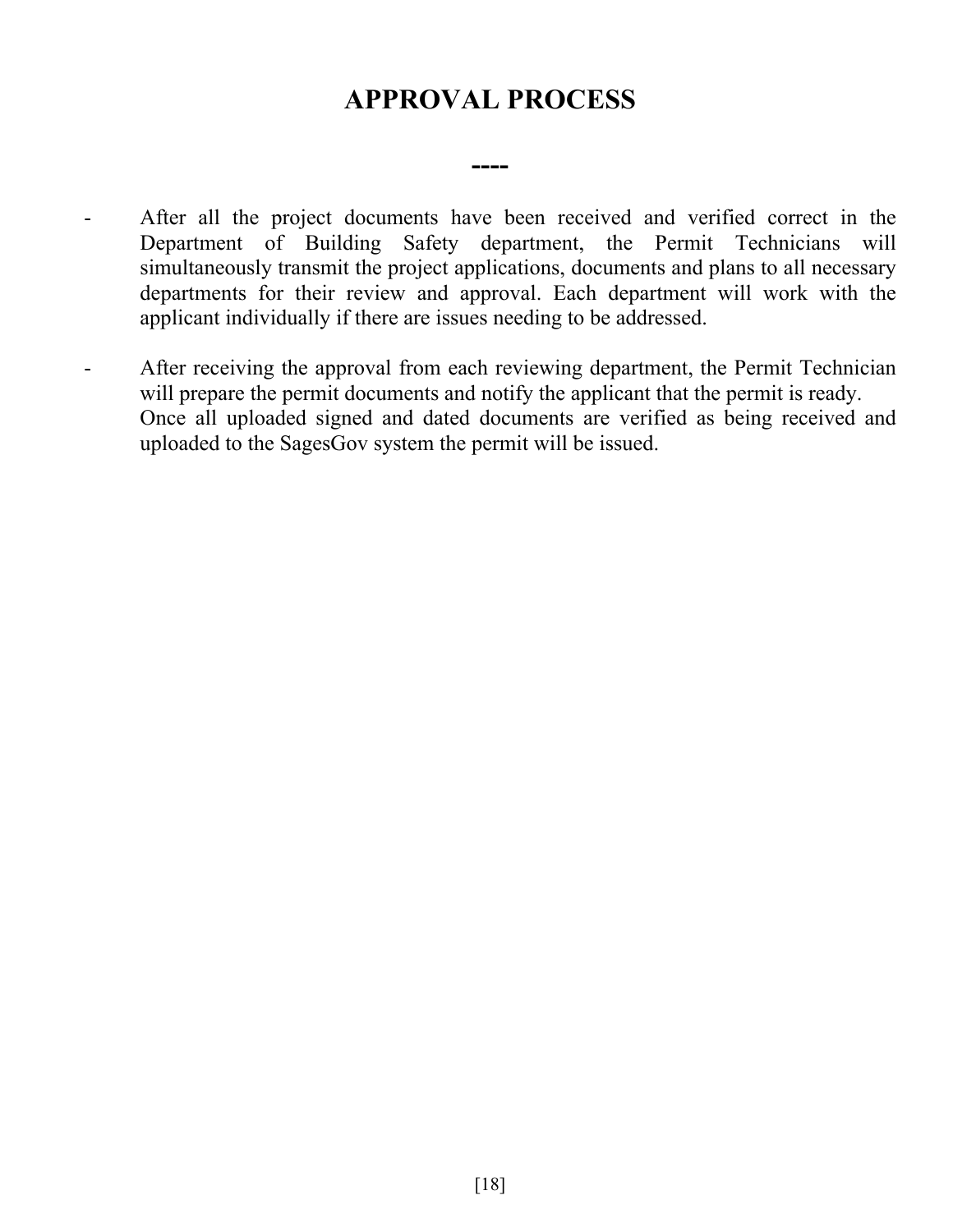## **GLOSSARY of TERMS**

**----** 

| ******** - Disaster        | Example – SFD Fayette – Disaster would be a Single Family<br>Dwelling permit in Unincorporated Fayette County associated with<br>a disaster. |
|----------------------------|----------------------------------------------------------------------------------------------------------------------------------------------|
|                            |                                                                                                                                              |
| <b>Barrier Only</b>        | Associated with a Pool Fence (Barrier) installation or replacement<br>only.                                                                  |
| Change of Occupancy        | Associated with changing the Use and/or Occupancy of a structure.                                                                            |
| <b>Charging Station</b>    | Usually associated with Charging of Electric Vehicles.                                                                                       |
| Chiller                    | Associated with a method of air conditioning in commercial                                                                                   |
|                            | construction utilizing water or other means as a method of heat                                                                              |
|                            | transfer to a large mechanical chiller.                                                                                                      |
| <b>COM</b>                 | Associated with Commercial construction.                                                                                                     |
| <b>COM</b> or RES Addition | Associated with the Addition to a current structure.                                                                                         |
| COM or RES Demo            | Associated with the Demolition of a structure.                                                                                               |
| <b>COM</b> or RES Disaster | Associated with a report filled out by the Fayette County                                                                                    |
| Assessment                 | Department of Building Safety as a result of a disaster.                                                                                     |
| <b>COM</b> or RES Enclose  | Associated with Enclosing a current structure such as a deck into a                                                                          |
|                            | sunroom or a garage into habitable space.                                                                                                    |
| <b>COM</b> or RES Finish   | Associated with Finishing an existing space such as a basement.                                                                              |
| COM or RES Moving          | Associated with Moving a structure into Fayette County.                                                                                      |
| $\ln$                      |                                                                                                                                              |
| COM or RES NEW             | Associated with the construction of a New Structure.                                                                                         |
| COM or RES Pool            | Associated with Installation, Repair etc of a pool.                                                                                          |
| COM or RES Rebuild         | Associated with Rebuilding a structure.                                                                                                      |
| <b>COM</b> or RES          | Associated with the Renovation or remodeling of existing space.                                                                              |
| Renov/Remodel              |                                                                                                                                              |
| COM or RES Repair          | Associated with the Repair of a structure.                                                                                                   |
| COM or RES ReRoof          | Associated with the Removal and installation of an existing roof                                                                             |
|                            | covering.                                                                                                                                    |
| COM or RES Stop            | Commonly associated with performing work without a permit. A                                                                                 |
| Work Order                 | notice applied to a site by Fayette County Department of Building                                                                            |
|                            | Safety as a result of a violation to county codes /ordinances.                                                                               |
| COM or RES Water           | Associated with capturing water for the purpose of recycling.                                                                                |
| Recycling System           |                                                                                                                                              |
| <b>Event Center</b>        | Associated with a structure to hold events in such as weddings.                                                                              |
| Geothermal System          | Associated with the use of the ground or water to extract cooling or                                                                         |
|                            | heating properties for the conditioning of space.                                                                                            |
| Gray Water System          | Associated with the use of non-potable water from sinks, washing                                                                             |
|                            | machines etc. for other purposes such as water gardens.                                                                                      |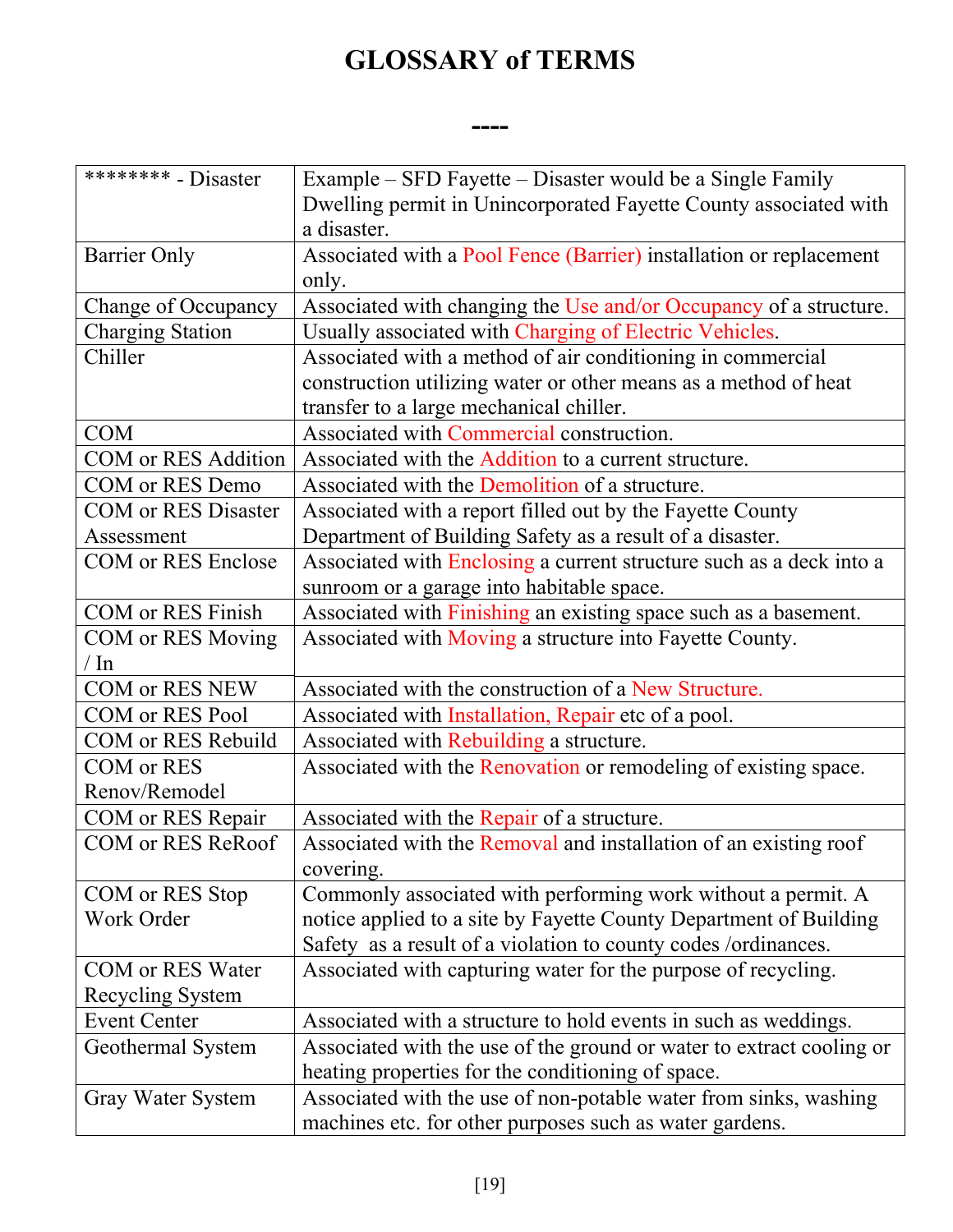| Ind.Bld-ClsRm-<br>Trailer-Private<br>Ind.Bld-ClsRm-<br>Trailer-Public | Associated with the use of an Industrialized Building for use as a<br>Private School Classroom per DCA standards.<br>Associated with the use of an Industrialized Building for use as a                                                                                                                                                                                                  |
|-----------------------------------------------------------------------|------------------------------------------------------------------------------------------------------------------------------------------------------------------------------------------------------------------------------------------------------------------------------------------------------------------------------------------------------------------------------------------|
|                                                                       |                                                                                                                                                                                                                                                                                                                                                                                          |
|                                                                       |                                                                                                                                                                                                                                                                                                                                                                                          |
|                                                                       |                                                                                                                                                                                                                                                                                                                                                                                          |
|                                                                       | Public School Classroom per DCA standards.                                                                                                                                                                                                                                                                                                                                               |
| Ind.Bld-Construction                                                  | Associated with the use of an Industrialized Building for use as a                                                                                                                                                                                                                                                                                                                       |
| Trailer                                                               | Construction Office per DCA standards.                                                                                                                                                                                                                                                                                                                                                   |
| Ind.Bld-Office Trailer                                                | Associated with the use of an Industrialized Building for use as an                                                                                                                                                                                                                                                                                                                      |
|                                                                       | Business Office per DCA standards.                                                                                                                                                                                                                                                                                                                                                       |
| Ind.Bld-Sales Trailer                                                 | Associated with the use of an Industrialized Building for use as a                                                                                                                                                                                                                                                                                                                       |
|                                                                       | Sales Office per DCA standards.                                                                                                                                                                                                                                                                                                                                                          |
| Manf / Mobile                                                         | Associated with a Mobile Home for use as a living space.                                                                                                                                                                                                                                                                                                                                 |
| Modular                                                               | Associated with a type of building where the structure is                                                                                                                                                                                                                                                                                                                                |
|                                                                       | constructed in a factory and transported to the construction site.                                                                                                                                                                                                                                                                                                                       |
| Multi-Use                                                             | Associated with the construction of multiple use structures such as                                                                                                                                                                                                                                                                                                                      |
|                                                                       | commercial and residential in the same building.                                                                                                                                                                                                                                                                                                                                         |
| Rain Water System                                                     | Associated with the capturing and use of rain water for other                                                                                                                                                                                                                                                                                                                            |
|                                                                       | purposes such as drinking water or to water a garden.                                                                                                                                                                                                                                                                                                                                    |
| Reissue                                                               | Usually associated with the reissue of a permit after it has expired                                                                                                                                                                                                                                                                                                                     |
|                                                                       | for a second time.                                                                                                                                                                                                                                                                                                                                                                       |
| <b>RES</b>                                                            | Associated with Residential construction.                                                                                                                                                                                                                                                                                                                                                |
| Service Change                                                        | Associated with changing from Overhead to Underground electrical                                                                                                                                                                                                                                                                                                                         |
|                                                                       | service.                                                                                                                                                                                                                                                                                                                                                                                 |
| Service Reconnect /                                                   |                                                                                                                                                                                                                                                                                                                                                                                          |
| Evaluation                                                            |                                                                                                                                                                                                                                                                                                                                                                                          |
|                                                                       |                                                                                                                                                                                                                                                                                                                                                                                          |
|                                                                       |                                                                                                                                                                                                                                                                                                                                                                                          |
| <b>SFD Brooks</b>                                                     |                                                                                                                                                                                                                                                                                                                                                                                          |
|                                                                       |                                                                                                                                                                                                                                                                                                                                                                                          |
|                                                                       |                                                                                                                                                                                                                                                                                                                                                                                          |
| <b>SFD</b> Fayette                                                    | Single Family Dwelling Fayette - Located in Unincorporated                                                                                                                                                                                                                                                                                                                               |
|                                                                       | Fayette County and <b>NOT</b> in the Town Limits of Brooks or Town                                                                                                                                                                                                                                                                                                                       |
|                                                                       | Limits of Woolsey.                                                                                                                                                                                                                                                                                                                                                                       |
| <b>SFD Woolsey</b>                                                    | Single Family Dwelling Woolsey – Located in the Town Limits of                                                                                                                                                                                                                                                                                                                           |
|                                                                       | Woolsey and <b>NOT</b> in the Town Limits of Brooks or                                                                                                                                                                                                                                                                                                                                   |
|                                                                       | Unincorporated Fayette County.                                                                                                                                                                                                                                                                                                                                                           |
| Shell                                                                 | Commonly associated with the construction of a Commercial                                                                                                                                                                                                                                                                                                                                |
|                                                                       | <b>Structure Without Tenants.</b>                                                                                                                                                                                                                                                                                                                                                        |
| Sign Wall / Mont $<$ 36                                               | Associated with a Wall or Monument sign less than 36 s.f.                                                                                                                                                                                                                                                                                                                                |
| Sign Wall / Mont $> 36$                                               | Associated with a Wall or Monument sign more than 36 s.f.                                                                                                                                                                                                                                                                                                                                |
|                                                                       |                                                                                                                                                                                                                                                                                                                                                                                          |
|                                                                       |                                                                                                                                                                                                                                                                                                                                                                                          |
| Slab Only                                                             | Associated with the construction of a Slab Only with the structure                                                                                                                                                                                                                                                                                                                       |
| <b>Special Events County</b>                                          | being constructed at a future date.<br>Commonly associated with a Filming Event on County Property.                                                                                                                                                                                                                                                                                      |
| Service Upgrade                                                       | Associated with the evaluation of a structures electrical system after<br>being disconnected for a length of time by the power utility.<br>Associated with upgrading the electrical service to a higher<br>amperage.<br>Single Family Dwelling <b>Brooks</b> – Located in the Town Limits of<br>Brooks and <b>NOT</b> in the Town Limits of Woolsey or<br>Unincorporated Fayette County. |